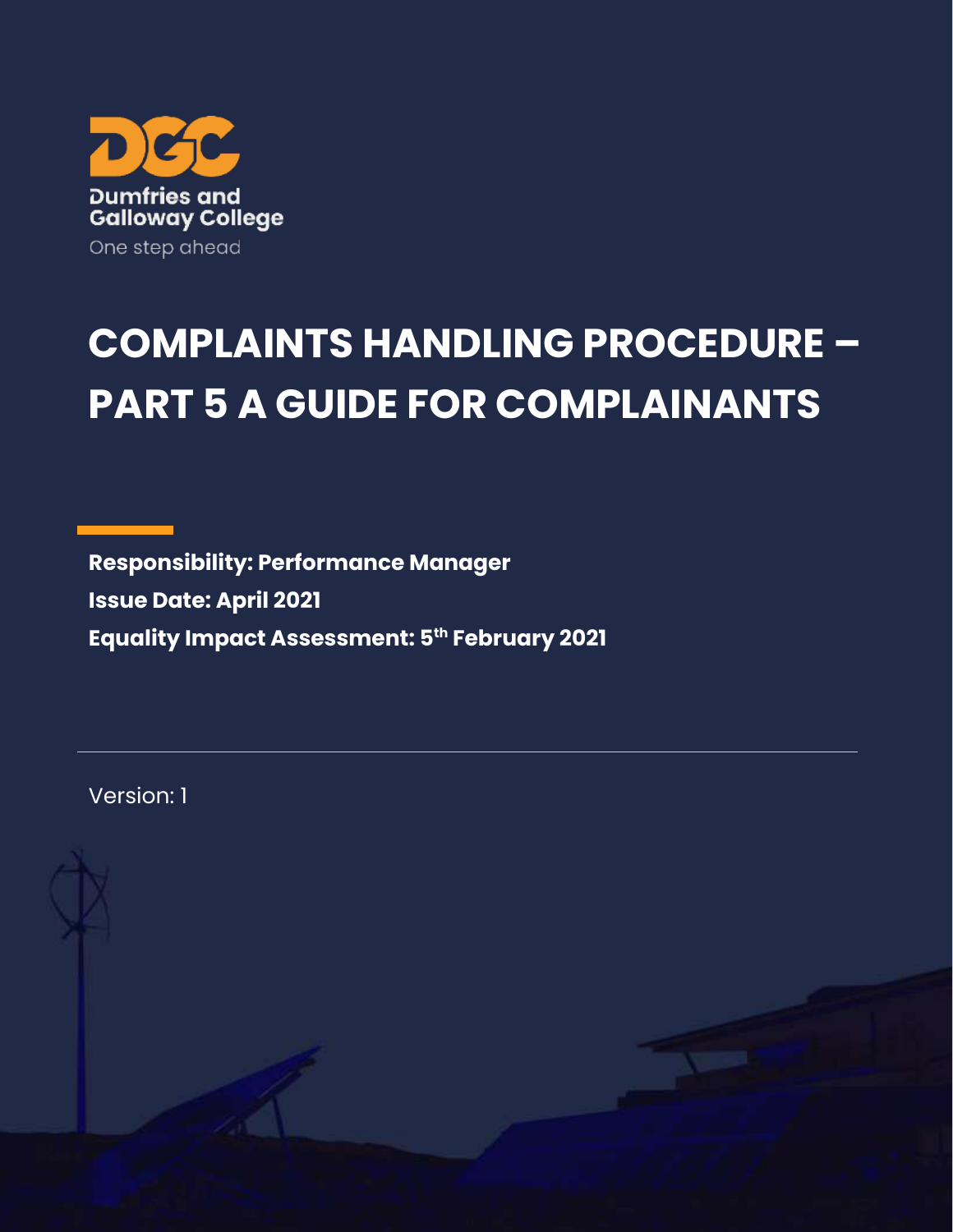## **Table of Contents**

| Complaints Handling Procedure Part 5 A Guide for |  |
|--------------------------------------------------|--|
|                                                  |  |
|                                                  |  |

# <span id="page-1-0"></span>**Complaints Handling Procedure**

*Part 5 – A Guide for Complainants*

#### *Introduction*

Dumfries and Galloway College is committed to providing an excellent education and high-quality services to our students from enrolment to graduation.

We value complaints and use information from them to help us improve our services. If something goes wrong or you are dissatisfied with our services, please tell us.

This leaflet describes our complaints procedure and how to make a complaint. It also tells you about how we will handle your complaint and what you can expect from us.

#### *What is a complaint?*

We regard a complaint as any expression of dissatisfaction about our action or lack of action, or about the standard of service provided by us or on our behalf.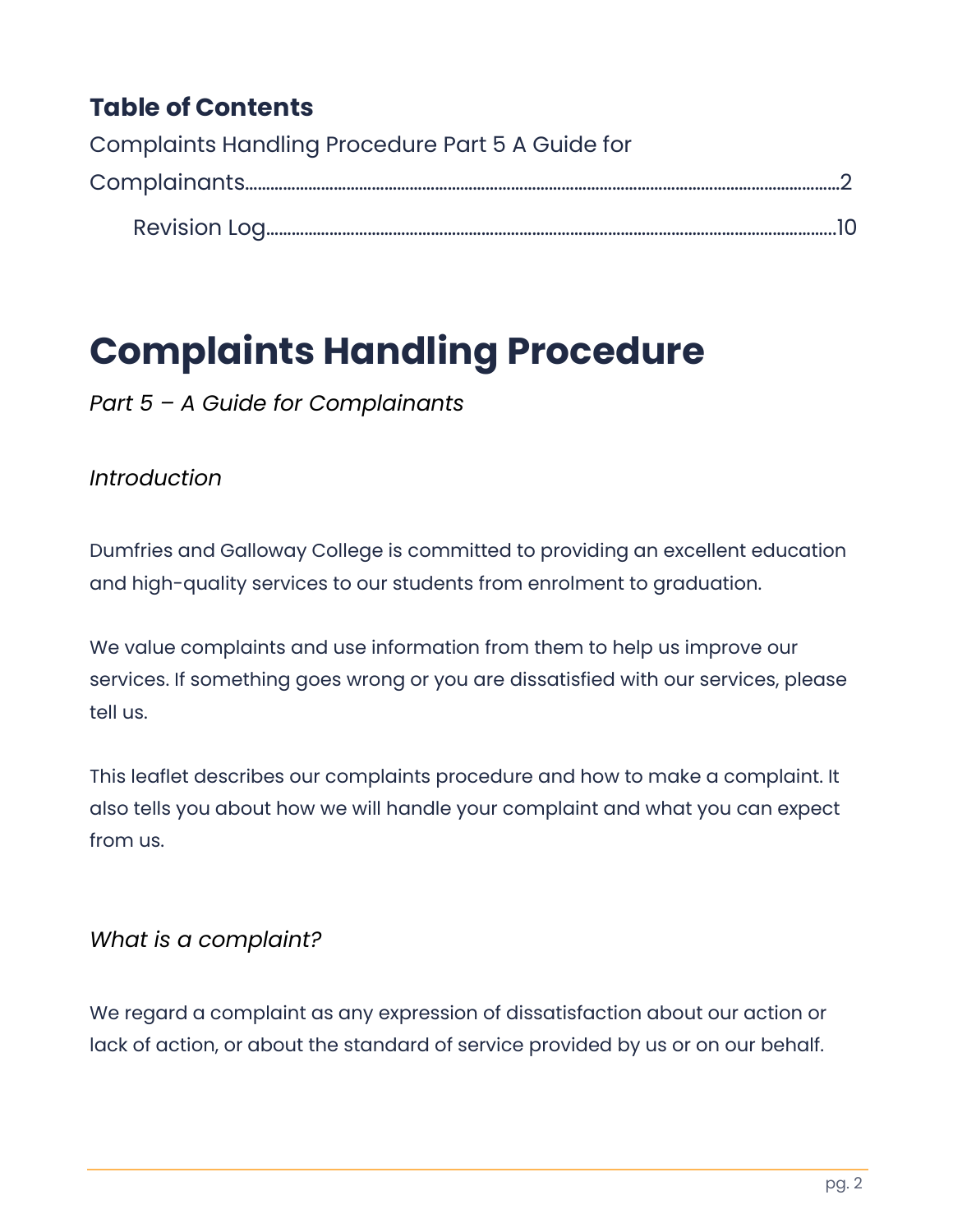#### *What can I complain about?*

You can complain about things like:

- $\blacksquare$  the admissions process;
- $\blacksquare$  the disciplinary process;
- **1** a request for a service or for information which has not been actioned or answered;
- **1** wrong information about academic programmes or college services;
- **1** the quality and availability of facilities and learning resources;
- **1** accessibility of our buildings or services;
- **1** failure or refusal to provide a service;
- **1** inadequate quality or standard of service, or an unreasonable delay in providing a service;
- dissatisfaction with one of our policies / procedures or its impact on the individual;
- **1** failure to properly apply law, procedure or guidance when delivering services;
- **1** failure to follow the appropriate administrative process;
- **1** conduct, treatment by or attitude of a member of staff or contractor (except where there are arrangements in place for the contractor to handle the complaint themselves); or
- **1** disagreement with a decision (except where there is a statutory procedure for challenging that decision, or an established appeals process followed throughout the sector).

Your complaint may involve more than one Dumfries and Galloway College service or be about someone working on our behalf.

#### *What can't I complain about?*

There are some things we can't deal with through our complaints handling procedure. These include:

- **1** a request for information or an explanation of policy or practice;
- **1** a disagreement with academic judgment;
- **1** a concern about student conduct;
- **1** a routine first-time request for a service;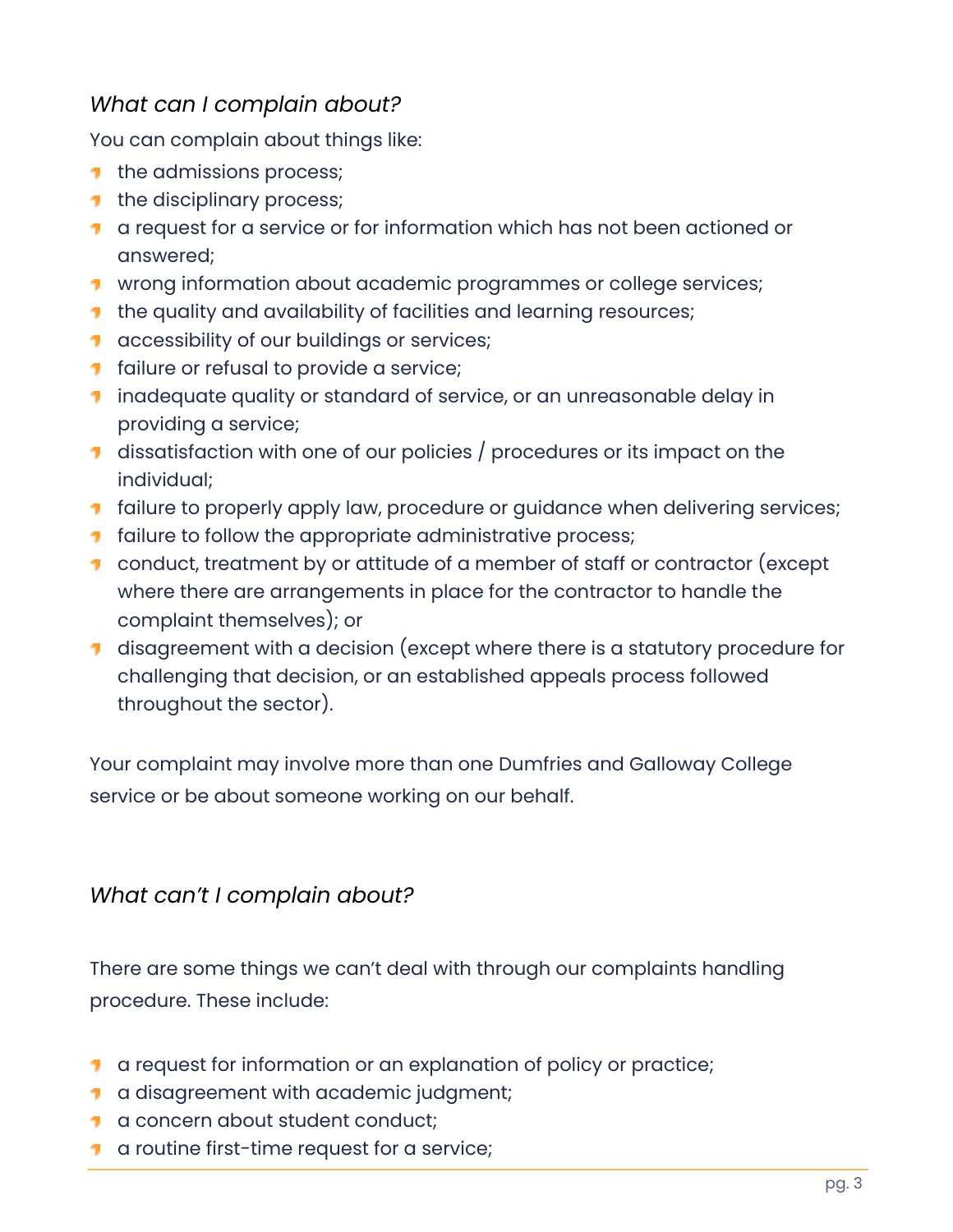- **1** a request for compensation only;
- **1** issues that are in court or have already been heard by a court or a tribunal (if you decide to take legal action, you should let us know as the complaint cannot then be considered under this process);
- **1** disagreement with a decision where there is a statutory procedure for challenging that decision (such as for freedom of information and subject access requests), or an established appeals process followed throughout the sector;
- a request for information under the Data Protection or Freedom of Information (Scotland) Acts;
- **1** a grievance by a staff member or a grievance relating to employment or staff recruitment;
- **1** a concern raised internally by a member of staff (which was not about a service they received, such as a whistleblowing concern);
- **1** a concern about a child or an adult's safety;
- **1** an attempt to reopen a previously concluded complaint or to have a complaint reconsidered where we have already given our final decision;
- **1** abuse or unsubstantiated allegations about our organisation or staff where such actions would be covered by our Unacceptable Actions Guidance; or
- **1** a concern about the actions or service of a different organisation, where we have no involvement in the issue (except where the other organisation is delivering services on our behalf).

If other procedures or rights of appeal can help you resolve your concerns, we will give information and advice to help you.

#### *Who can complain?*

Anyone who receives, requests or is directly affected by our services can make a complaint to us. This includes the representative of someone who is dissatisfied with our service (for example, a relative, friend, advocate or adviser). If you are making a complaint on someone else's behalf, you will normally need their written consent. Please also read the section on getting help to make your complaint below.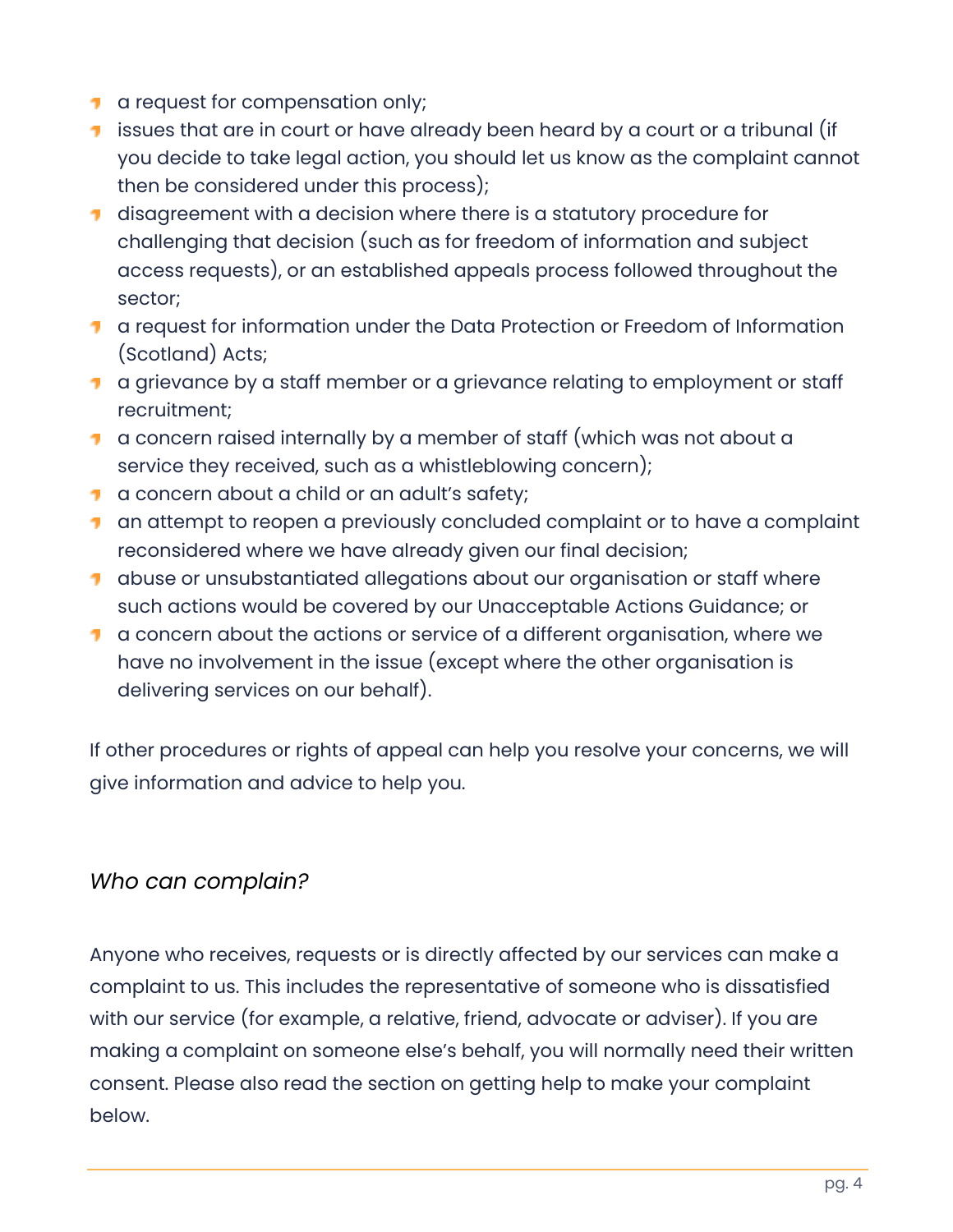#### *How do I complain?*

You can complain in person, by phone, in writing, by email or via our complaints form. It is easier for us to address complaints if you make them quickly and directly to the service concerned. So please talk to a member of our staff within the department you are complaining about. Then they can try to resolve the issue.

When complaining, please tell us:

- **1** your full name and contact details;
- **1** as much as you can about the complaint;
- what has gone wrong; and
- what outcome you are seeking.

#### *Our contact details*

Dumfries and Galloway College, Bankend Road, Dumfries

Telephone: 01387 734000 Email: performance@dumgal.ac.uk

#### *How long do I have to make a complaint?*

Normally, you must make your complaint within six months of:

- **1** the event you want to complain about; or
- **finding out that you have a reason to complain.**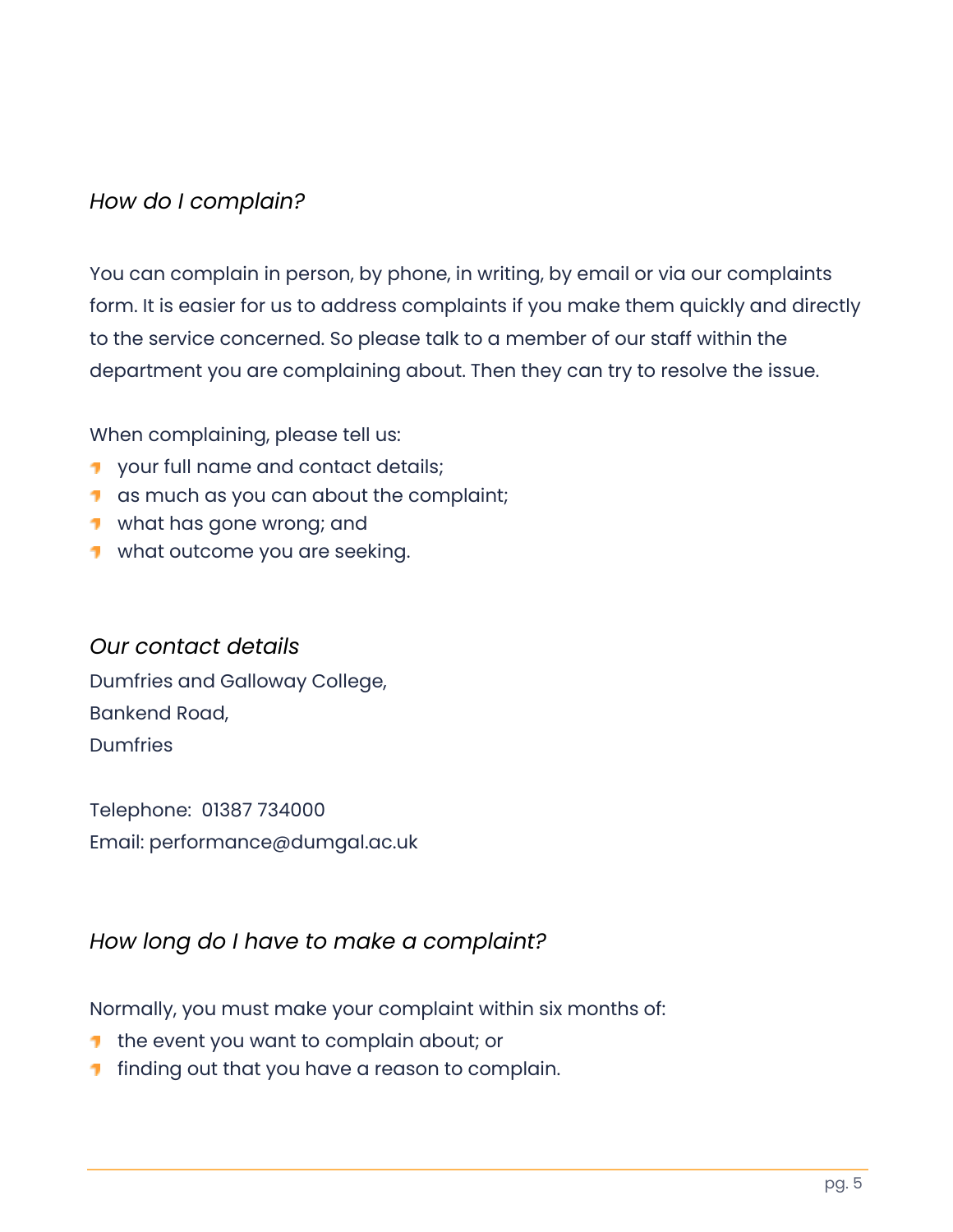In exceptional circumstances, we may be able to accept a complaint after the time limit. If you feel that the time limit should not apply to your complaint, please tell us why.

#### *What happens when I have complained?*

We will always tell you who is dealing with your complaint. Our complaints procedure has two stages.

#### *Stage 1: Frontline Response*

We aim to respond to complaints quickly (where possible, when you first tell us about the issue). This could mean an on-the-spot apology and explanation if something has clearly gone wrong, or immediate action to resolve the problem.

We will give you our decision at Stage 1 in five working days or less, unless there are exceptional circumstances.

If you are not satisfied with the response we give at this stage, we will tell you what you can do next. If you choose to, you can take your complaint to Stage 2.

You must normally ask us to consider your complaint at Stage 2 either:

- within six months of the event you want to complain about or finding out that you have a reason to complain; or
- within two months of receiving your Stage 1 response (if this is later).

In exceptional circumstances, we may be able to accept a Stage 2 complaint after the time limit. If you feel that the time limit should not apply to your complaint, please tell us why.

If you do not wish your complaint to be handled at Stage 1, you can ask us to handle it immediately at Stage 2 instead.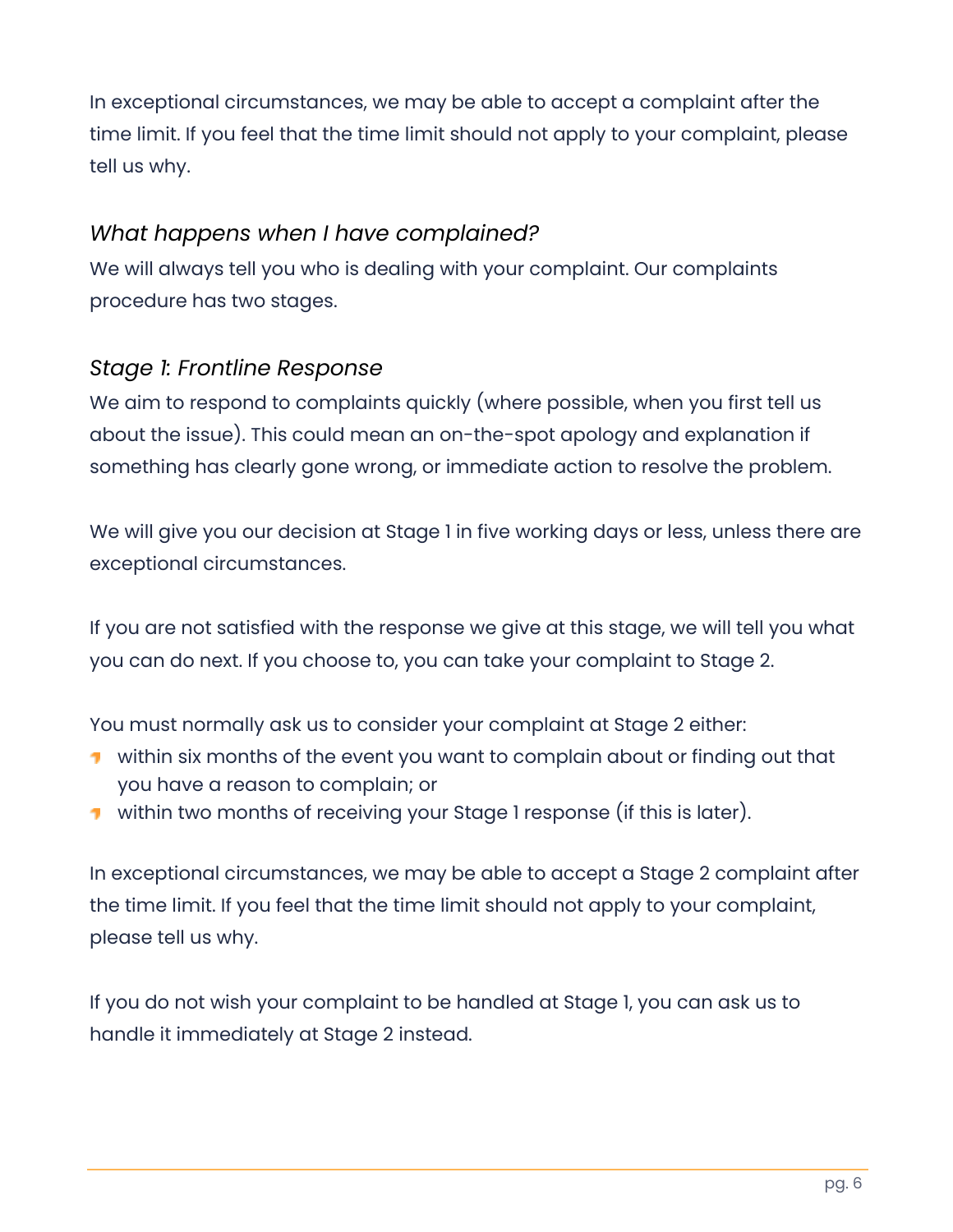#### *Stage 2: Investigation*

Stage 2 deals with two types of complaint:

- **1** Where the customer remains dissatisfied after Stage 1.
- **T** Those which are complex and will clearly require a detailed investigation, and so are handled directly at this stage.

#### When using Stage 2:

- **1** we will acknowledge receipt of your complaint within three working days;
- **1** we will confirm our understanding of the complaint we will investigate and what outcome you are looking for;
- $\blacksquare$  we will try to resolve your complaint where we can (in some cases we may suggest using an alternative complaint resolution approach, such as mediation); and
- where we cannot resolve your complaint, we will give you a full response as soon as possible, normally within 20 working days.

If our investigation will take longer than 20 working days, we will tell you. We will tell you our revised time limits and keep you updated on progress.

#### *What if I'm still dissatisfied?*

After we have given you our final decision, if you are still dissatisfied with our decision or the way we dealt with your complaint, you can ask the Scottish Public Services Ombudsman (SPSO) or the Scottish Qualifications Agency (SQA) or other awarding body to look at it. For qualifications that are regulated, if you remain dissatisfied with the way the awarding body has handled your complaint then you may complain to the qualifications regulator, SQA Accreditation. Dumfries and Galloway College can provide further advice on which organisation you should approach.

In all cases, the complaint must first have been considered by the College.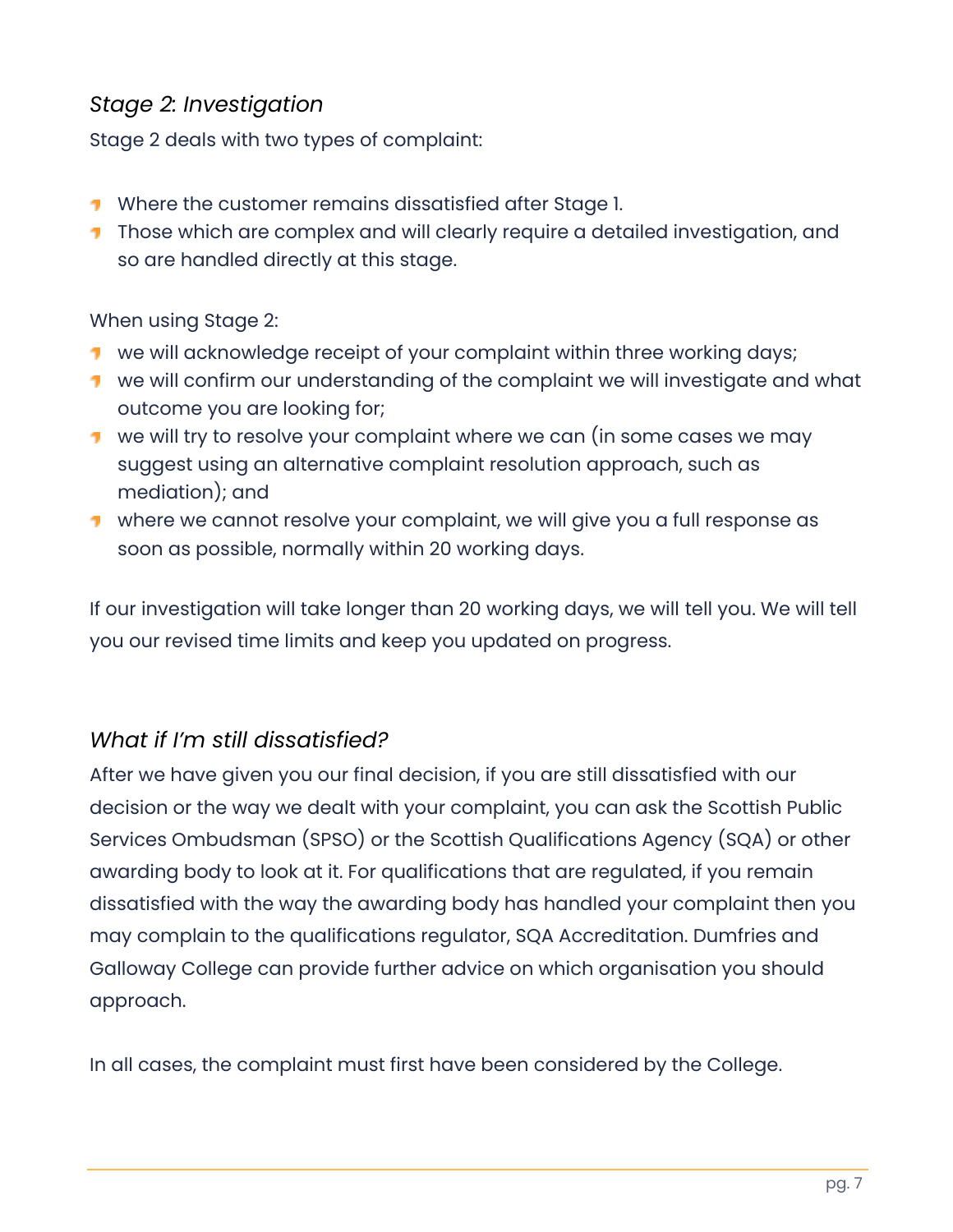The SPSO are not able to look at academic judgement and do not have the power to revise course awards. This can only be achieved through an academic appeals process. The SPSO consider complaints about the quality of service and maladministration, which may include issues surrounding course delivery.

The SPSO are an independent organisation that investigates complaints. They are not an advocacy or support service (but there are other organisations who can help you with advocacy or support). You can ask the SPSO to look at your complaint if:

- **1** you have gone all the way through Dumfries and Galloway College's complaints handling procedure
- **1** it is less than 12 months after you became aware of the matter you want to complain about; and
- **the matter has not been (and is not being) considered in court.**

The SPSO will ask you to complete a complaint form and provide a copy of our final response to your complaint. You can do this online at:

#### [www.spso.org.uk/complain/form](http://www.spso.org.uk/complain/form)

The SPSO's contact details are:

SPSO Bridgeside House 99 McDonald Road Edinburgh EH7 4NS (if you would like to visit in person, you must make an appointment first)

FREEPOST SPSO (you do not need a stamp) Freephone: 0800 377 7330 Online contact: www.spso.org.uk/contact-us Website: [www.spso.org.uk](http://www.spso.org.uk/)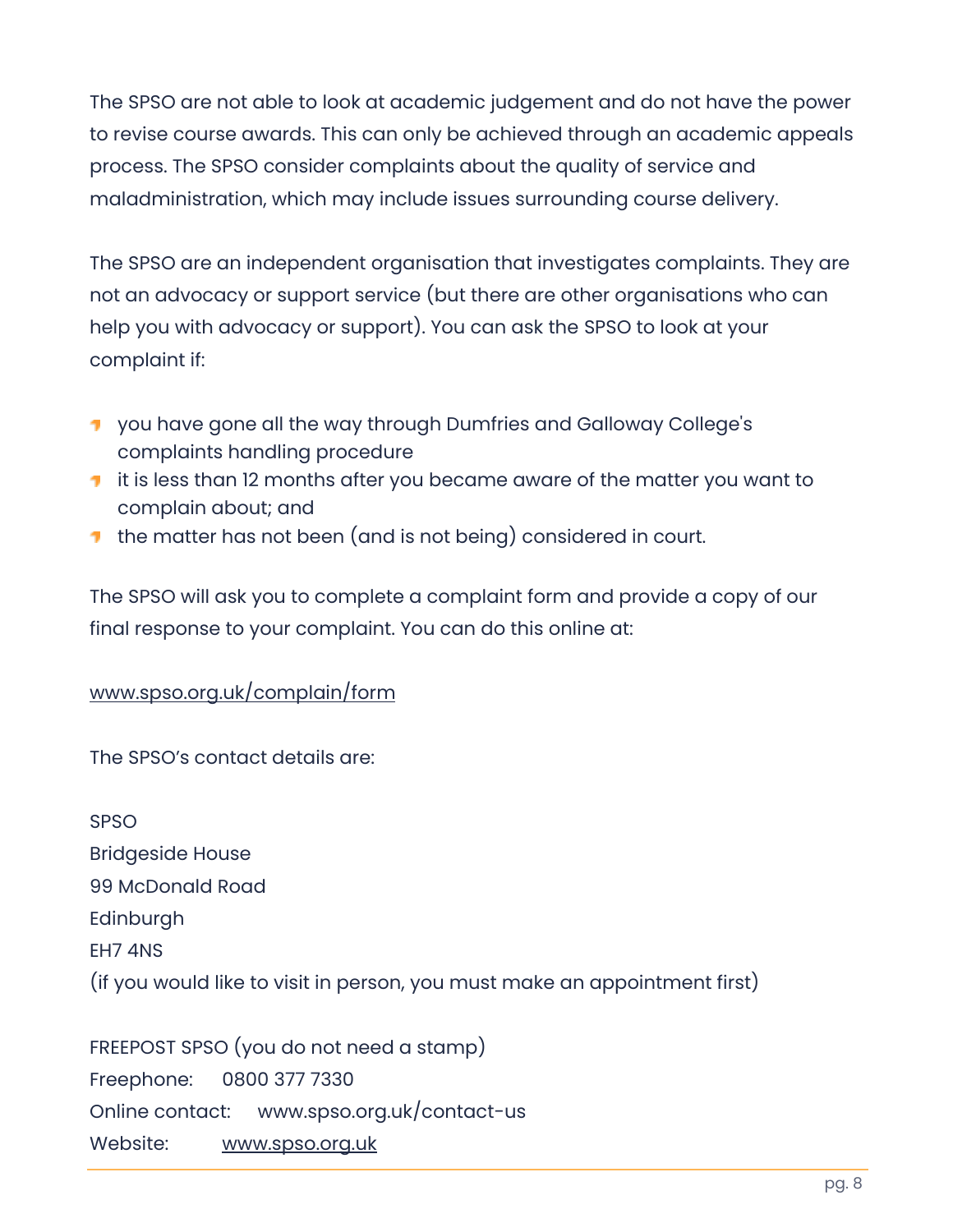#### *Getting help to make your complaint*

We understand that you may be unable or reluctant to make a complaint yourself. You may wish to get independent support or advocacy to help you progress your complaint. We accept complaints from the representative of a person who is dissatisfied with our service. We can take complaints from a friend, relative, or an advocate, if you have given them your consent to complain for you.

If you have trouble putting your complaint in writing please contact the Performance Team. Contact details are as follows:

**Dumfries Campus** - Location: 2091 on the Second floor Opening hours: 08:45 to 16:30 Monday to Friday Tel: 01387 734093

**Stranraer Campus** – Location: Reception Opening hours: 08:45 to 16:30 Monday to Friday Tel: 01776 706633

Dumfries and Galloway College Student Association could also help and contact details are as follows:

sapresident@student.dumgal.ac.uk

**Dumfries Campus** – Location: Room 0059. Office is located on the ground floor beside the Shop.

**Stranraer Campus** – Location: Room G35.